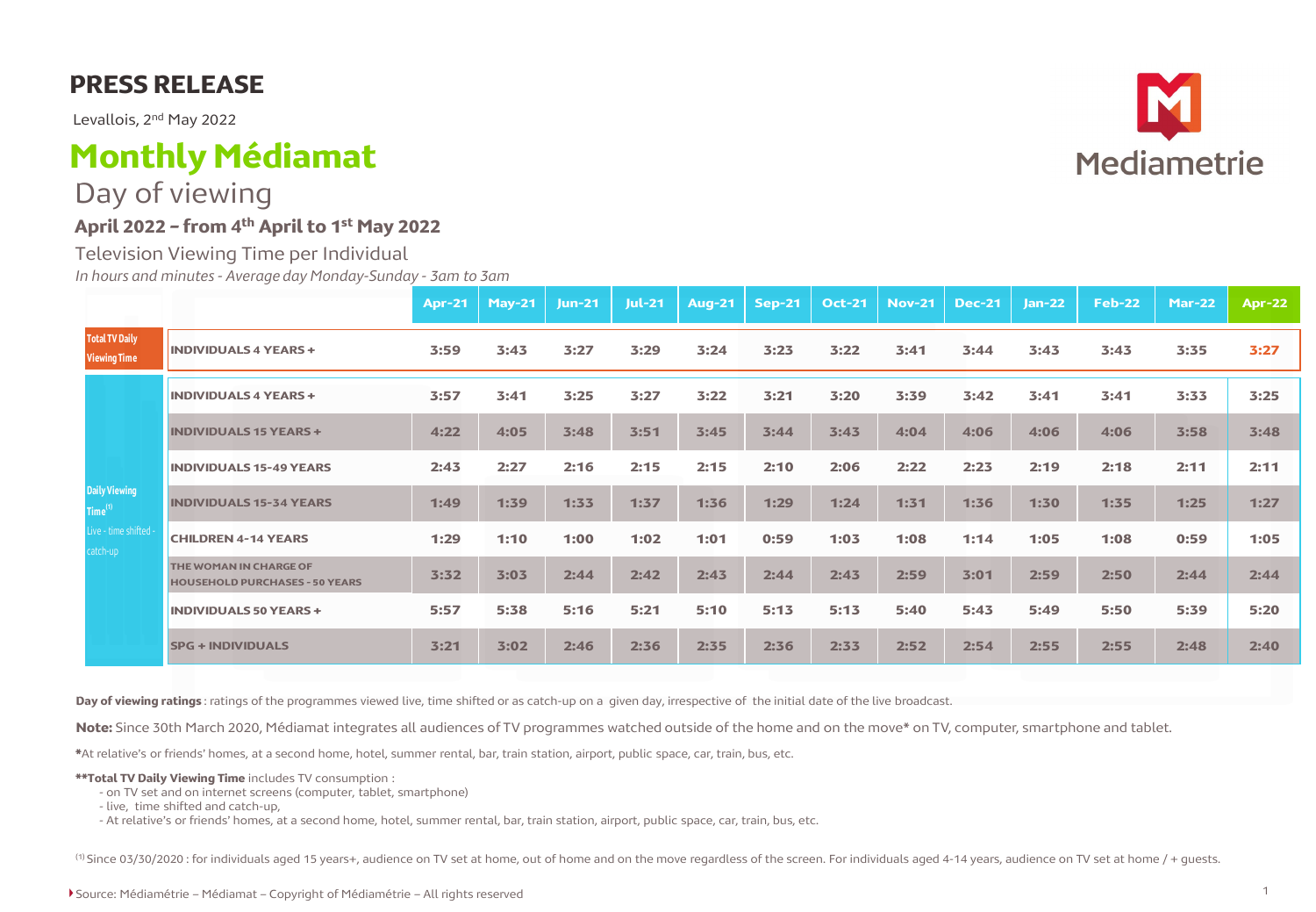# **PRESS RELEASE**

# **Monthly Mediamat**

# Day of viewing

AGGREGATES

**AGGREGATES** 

CHANNELS

CHANNELS

## **April 2022 – from 4th April to 1st May 2022**

Audience share (%) and national coverage of aggregates and channels

#### **Average day Monday-Sunday - 3am to 3am - aged 4 years +**

|                                                                  | <b>National audience share (%)</b> | <b>Monthly</b><br>coverage |               |               |
|------------------------------------------------------------------|------------------------------------|----------------------------|---------------|---------------|
|                                                                  | <b>Apr-21</b>                      | $Mar-22$                   | <b>Apr-22</b> | <b>Apr-22</b> |
| <b>TOTAL TV</b>                                                  | 100.0                              | 100.0                      | 100,0         |               |
| NATIONAL CHANNELS <sup>(1)</sup>                                 | 90.6                               | 91.2                       | 90.7          |               |
| OTHER TV: SPECIAL-INTEREST. LOCAL AND<br><b>FOREIGN CHANNELS</b> | 9.4                                | 8.8                        | 9.3           |               |
| TF <sub>1</sub>                                                  | 20.0                               | 18.6                       | 18.6          | 55,257,000    |
| <b>FRANCE 2</b>                                                  | 14.3                               | 14.3                       | 14.8          | 53,111,000    |
| <b>FRANCE 3</b>                                                  | 8.8                                | 8.9                        | 8.6           | 48,999,000    |
| $CANAL+$ <sup>(2)</sup>                                          | 1.3                                | 1.1                        | 1.4           | 31,419,000    |
| <b>FRANCE 5</b>                                                  | 3.2                                | 3.8                        | 3.6           | 44,150,000    |
| M6                                                               | 9.8                                | 8.9                        | 8.7           | 52,675,000    |
| ARTE                                                             | 2.8                                | 2.7                        | 2.9           | 40,473,000    |
| C8                                                               | 2.5                                | 2.7                        | 2.6           | 44,539,000    |
| W9                                                               | 2.4                                | 2.3                        | 2.3           | 43,716,000    |
| <b>TMC</b>                                                       | 3.0                                | 3.0                        | 3.1           | 43,761,000    |
| <b>TFX</b>                                                       | 1.6                                | 1.5                        | 1.5           | 37,847,000    |
| <b>NRJ12</b>                                                     | 1.2                                | 1.1                        | 1.1           | 33,939,000    |
| <b>BFM TV</b>                                                    | 2.9                                | 4.5                        | 3.9           | 45,172,000    |
| <b>CNEWS</b>                                                     | 1.8                                | 2.3                        | 2.0           | 37,183,000    |
| <b>CSTAR</b>                                                     | 1.1                                | 1.2                        | 1.1           | 34,689,000    |
| <b>GULLI</b>                                                     | 1.4                                | 1.1                        | 1.2           | 33,824,000    |
| TF1 SERIES FILMS                                                 | 1.7                                | 1.7                        | 1.7           | 31,119,000    |
| <b>L'EQUIPE</b>                                                  | 1.3                                | 1.5                        | 1.3           | 34,096,000    |
| 6TER                                                             | 1.7                                | 1.4                        | 1.5           | 34,384,000    |
| RMC STORY                                                        | 1.5                                | 1.7                        | 1.8           | 31,786,000    |
| RMC DECOUVERTE                                                   | 2.0                                | 1.8                        | 2.0           | 31,047,000    |
| CHERIE 25                                                        | 1.2                                | 1.2                        | 1.3           | 25,968,000    |
| LCI                                                              | 1.1                                | 1.8                        | 1.7           | 29,483,000    |
| FRANCEINFO:                                                      | 0.7                                | 1.2                        | 1.0           | 27,487,000    |

(1) National channels: mainstream channels and free DTT channels.<br>(2) The audience for the channels Canal+ Cinéma, Canal+ Sport, Canal+ Décalé, Canal+ Séries, Canal+ Docs and Canal+ Grand Ecran is incorporated into the "Other TV" aggregate.

Since 03/30/2020 : for individuals aged 15 years+, audience on TV set at home, out of home and on the move regardless of the screen. For individuals aged 4-14 years, audience on TV set at home / + guests.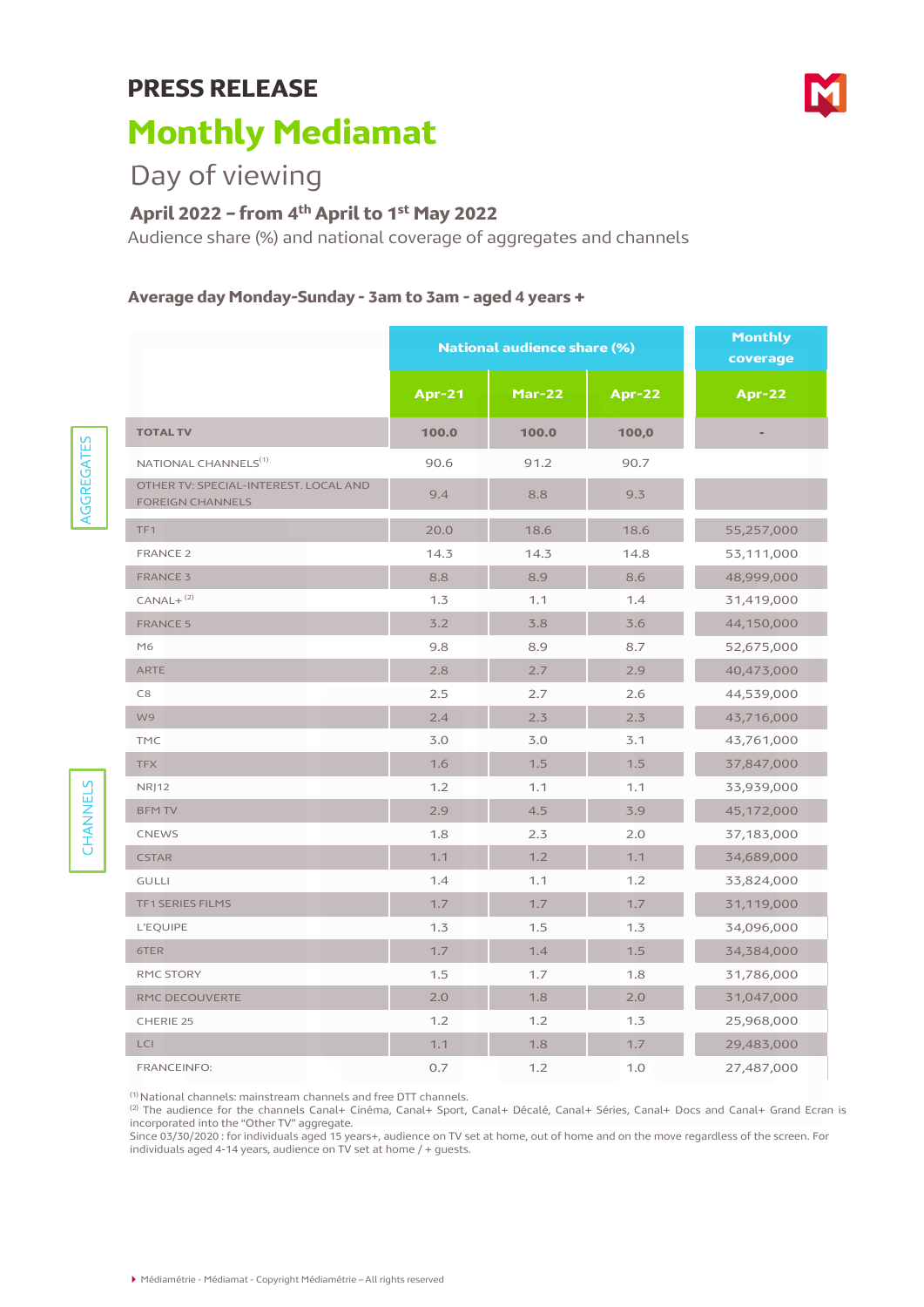# **PRESS RELEASE Monthly Mediamat**

**April 2022 – from 4th April to 1st May 2022**

### **TV audience measurement**

#### **Features of Médiamat**

Médiamat, the benchmark in television audience measurement in France, takes into consideration audiences of programmes watched at home on TV and audiences outside of the home and on the move regardless of the screen: television, computer, smartphone, tablet.

On 25th April 2022, the Médiamat panel comprised 11,455 individuals aged 4 years and older living in 5,002 households equipped with an audience meter in each television set at home. This panel is representative of individuals residing in mainland France having a TV set in their main residence. Audiences outside the home and on the move are measured thanks to a panel of individuals who carry with them a miniature audience meter as they go about their daily activities. Today, there are about 4,500 panellists aged 15 years and older and equipped with a television set.

### **Calculation features and audience indicators**

**Viewing Time per Individual (VTI) in minutes**: average time spent viewing programmes broadcasted by TV channels by all individuals in the population studied.

**Audience share in percentage**: share that represents the viewing time for a channel over the total viewing time for television media. For Canal +, the results have been calculated across the entire broadcast period, whether the broadcast was scrambled or unscrambled.

**Monthly coverage**: number of individuals who had at least one contact of 10 consecutive seconds with the channel over the month.

**Audience in Viewing days**: total audiences of programmes viewed live, timeshifted and on catch-up on a given day, regardless of the original live broadcast date of the programmes caught up with.

**Audience share in percentage**: share that represents the viewing time for a channel over the total viewing time for television media.